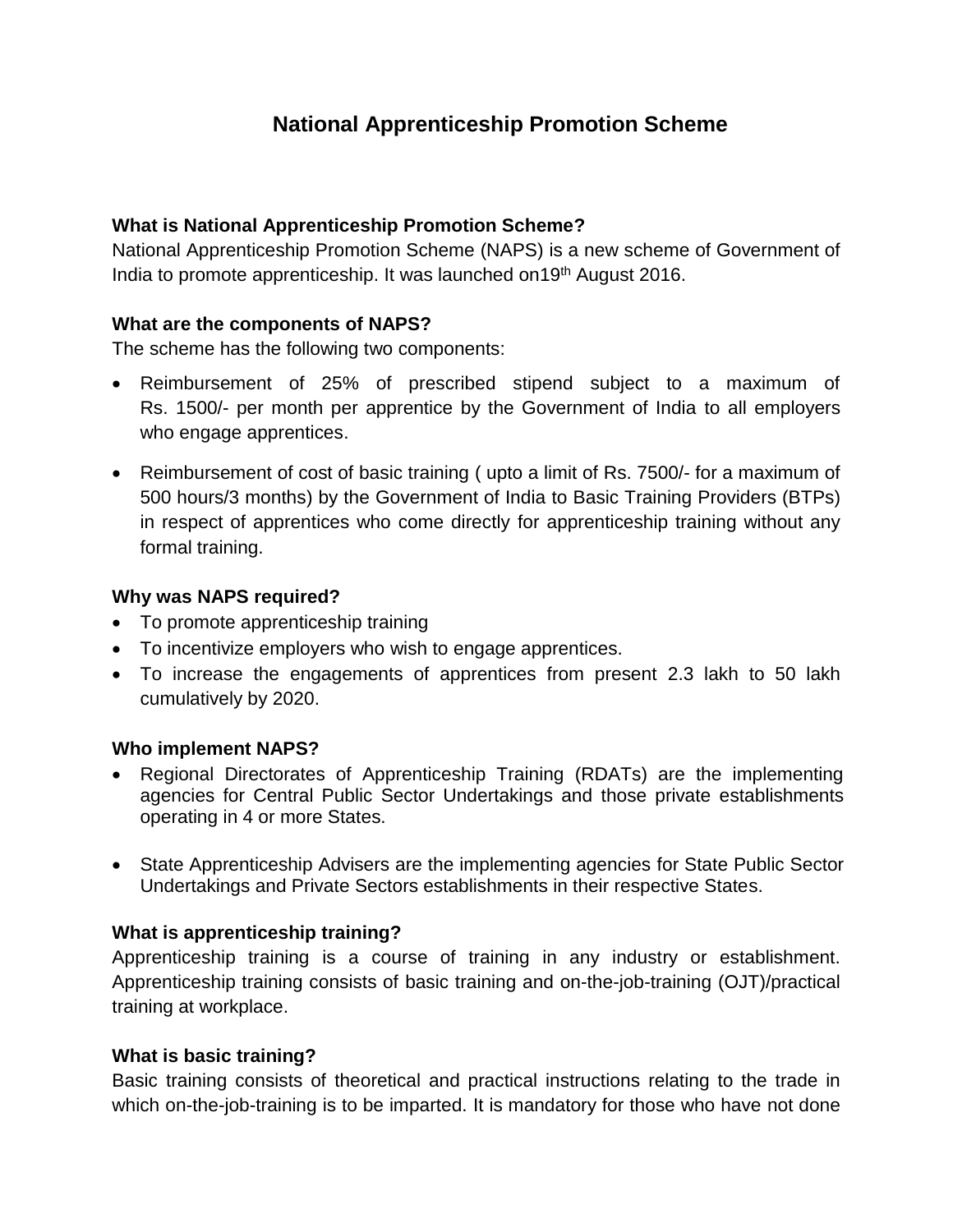any formal training in an ITI or in those courses under PMKVY/MES which have been granted equivalence with basic training.

#### **What is the duration of basic training?**

The duration of basic training is  $1/5<sup>th</sup>$  to  $1/4<sup>th</sup>$  of the overall duration of apprenticeship training. Remaining period will be utilised for on-the-job-training component.

### **Where basic training can be done?**

Basic training can be done in Basic Training Centre (BTC) which can be set up by the industry/employer where on-the-job-training is to be given, provided the industry/employer has the required facilities/infrastructure for providing basic training. All such BTCs will have to go through a verification process before being designated as a BTC.

It can also be provided in government or private industrial training institutes ITIs provided they have spare seats (within overall affiliation) for running basic training. Spare shifts may also be used for basic training. In case these institutes have the required capacity to conduct basic training, they will be designated as BTCs. It can also be imparted in BTCs set up/supported by Industry clusters.

### **What is On-the-job-training?**

Practical training imparted at workplace in an industry.

# **Who can undergo apprenticeship training?**

Any individual, who has completed 14 years of age, is physically fit and having minimum educational qualification prescribed for a trade can undergo apprenticeship training.

#### **Where can apprenticeship training be undertaken?**

One can undergo apprenticeship training in industry/establishments under the Central/State Government or in private sector establishments.

#### **Which all sectors are covered under apprenticeship training?**

The following sectors are covered under apprenticeship training:

| Agriculture and<br><b>Allied Services</b>  | Apparel                                           | Automobile       | Aviation                   |
|--------------------------------------------|---------------------------------------------------|------------------|----------------------------|
| Bamboo Jute and<br><b>Green Technology</b> | <b>Banking Financial</b><br>Service and Insurance | Capital<br>Goods | Ceramics                   |
| Chemical                                   | Coating and Painting                              | Construction     | Domestic<br><b>Workers</b> |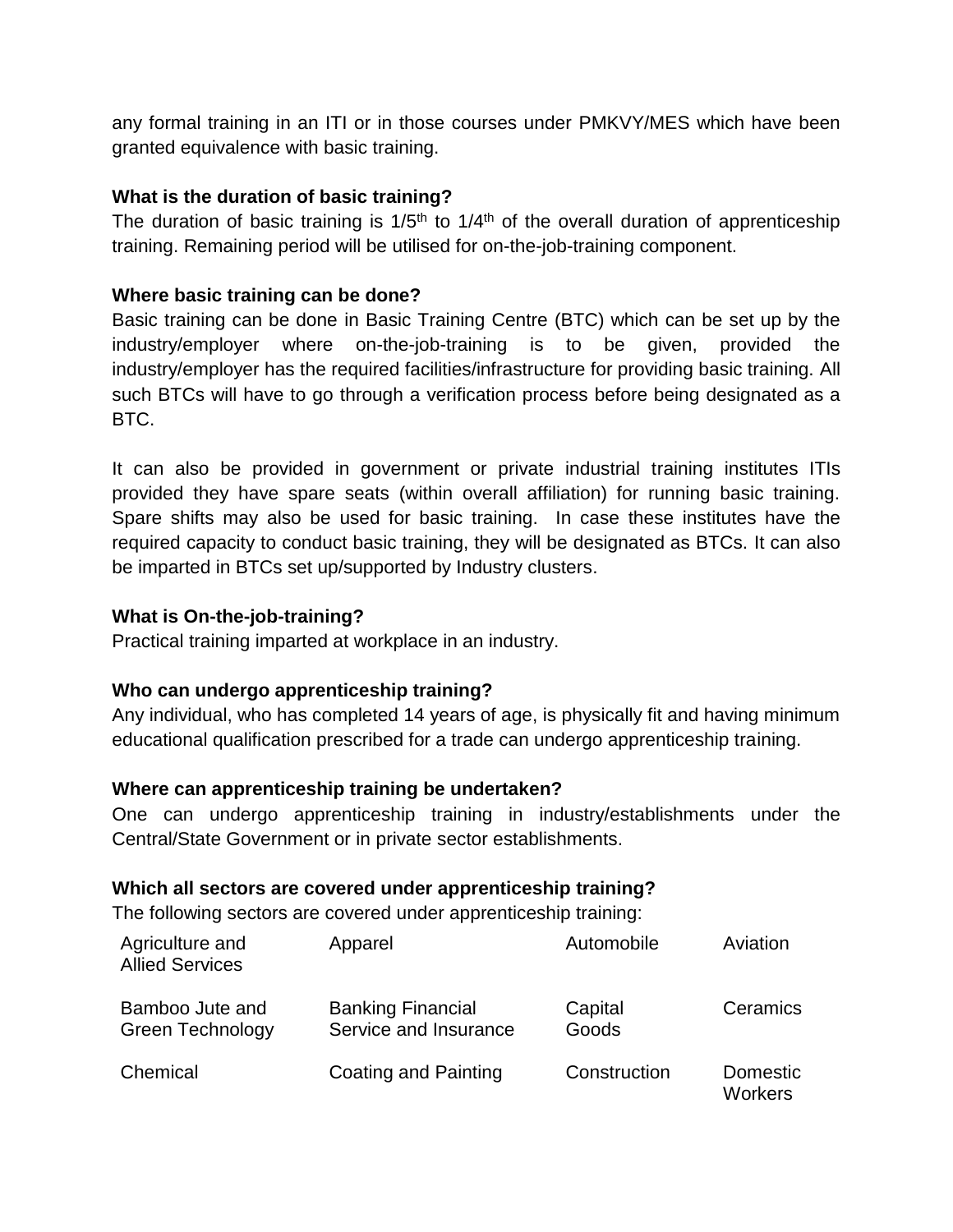| <b>Electrical (Including</b><br>New and Renewable<br>Energy) | Electronics                                         | Entertainment<br>and Media                  | Fabrication                              |
|--------------------------------------------------------------|-----------------------------------------------------|---------------------------------------------|------------------------------------------|
| Gems and Jewellery                                           | <b>Furniture and Fittings</b>                       | <b>IT and ITES</b>                          | Leather                                  |
| <b>Food Processing</b><br>and Preservation                   | <b>Industrial Automation</b><br>and Instrumentation | Plumbing<br>and<br>Sanitation<br>Technology | Refrigeration<br>and Air<br>Conditioning |
| Glass                                                        | Infrastructure                                      | Life Science                                | <b>Marine</b>                            |
| Healthcare and<br>Wellness                                   | Iron & Steel                                        | Mining and<br><b>Minerals</b>               | <b>Plastics</b>                          |
| Production and<br>Manufacturing                              | Services including<br>Repair and<br>Maintenance     | Tourism and<br><b>Hospitality</b>           | Rubber                                   |
| <b>Retail and Logistics</b>                                  | Soft Skills and<br>Entrepreneurship                 | Textile and<br>Handlooms                    | Security                                 |

#### **Which all trades are covered under apprenticeship training?**

Apprenticeship training can be provided in designated and optional trades. These trades cover all the sectors listed above.

#### **What is a designated trade?**

Designated trade means any trade or occupation as notified by the Government. At present, there are 259 designated trades available for apprenticeship training. List is available on apprenticeship portal.

#### **What is an optional trade?**

Optional trade means any trade or occupation decided by an employer. Optional trades can be from the following categories -

*PMKVY/MES –* Courses under PMKVY/MES (Prime Minister Kaushal Vikas Yojana/Modular Employable Skills) can be treated as equivalent to basic training component. A one year practical content for on-the-job-training can be designed by the concerned Sector Skill Council (SSC)/NCVT for such courses.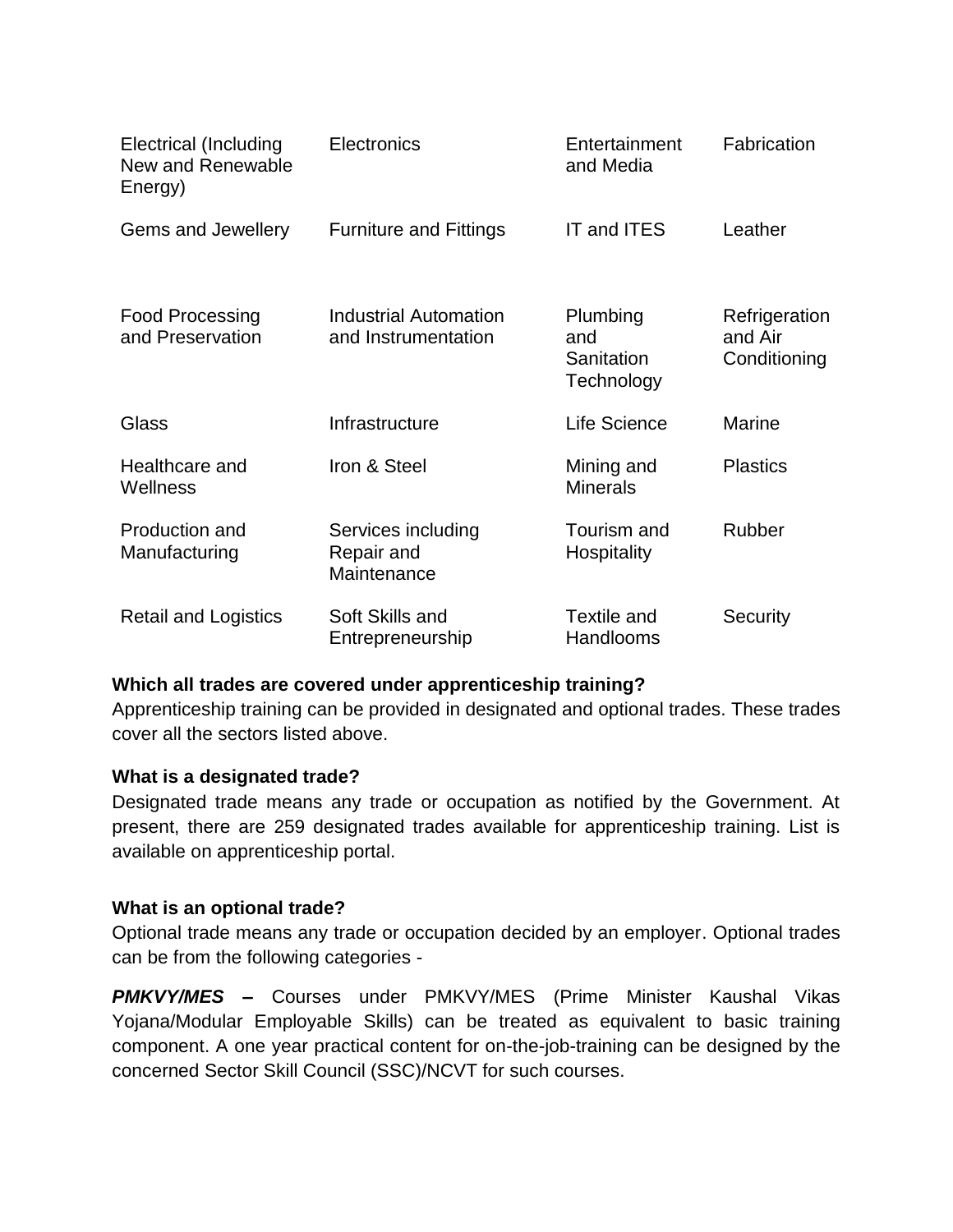**Created by employer** – In a trade decided & designed by employer with a duration of minimum 500 hrs. as basic training component and a one year practical content for onthe-job-training. This option is given to employers to design their own courses relevant to their requirements. All such courses have to be loaded on the apprenticeship portal.

# **What is the procedure for registration of candidate on the apprenticeship portal?** Candidate may access the apprenticeship portal

**<http://www.apprenticeship.gov.in/Pages/Apprenticeship/ApprenticeRegistration.aspx>**

# **How a candidate can undergo apprenticeship training?**

- $\triangleright$  Candidate may access the apprenticeship portal for registration indicating sectors/trades of his choice
- $\triangleright$  Search for potential employers
- $\triangleright$  Send applications to potential employers for apprenticeship training,
- $\triangleright$  Online receipt and acceptance of offer letters from establishments
- $\triangleright$  Process all necessary contractual obligations online.

# **Who is an apprentice?**

An apprentice is a person who has entered into a contract of apprenticeship with the employer for apprenticeship training under the Apprentices Act.

# **When the apprenticeship training shall be deemed to have commenced?**

The date on which the contract of apprenticeship has been entered between employer and apprentice.

# **Is registration of contract of apprenticeship required?**

Yes, registration of contract of apprenticeship is required for designated trades but it is not required for optional trades. However, for getting benefits under NAPS, registration of contract of apprenticeship for optional trades has been made mandatory.

# **Who registers the contract of apprenticeship?**

Contract of apprenticeship can be registered by State or Central Apprenticeship Advisers. Contracts are submitted for registration in an online mode and they are approved by the registering authority.

# **What is the procedure for online registration of contract of apprenticeship?**

- $\triangleright$  Candidate applies to an establishment for apprenticeship training.
- $\triangleright$  The establishment views the application of candidate in its MIS account
- $\triangleright$  Offers a seat to the candidate.
- $\triangleright$  An establishment can contact a candidate on its own also.
- $\triangleright$  Candidate receives the offer and accepts it.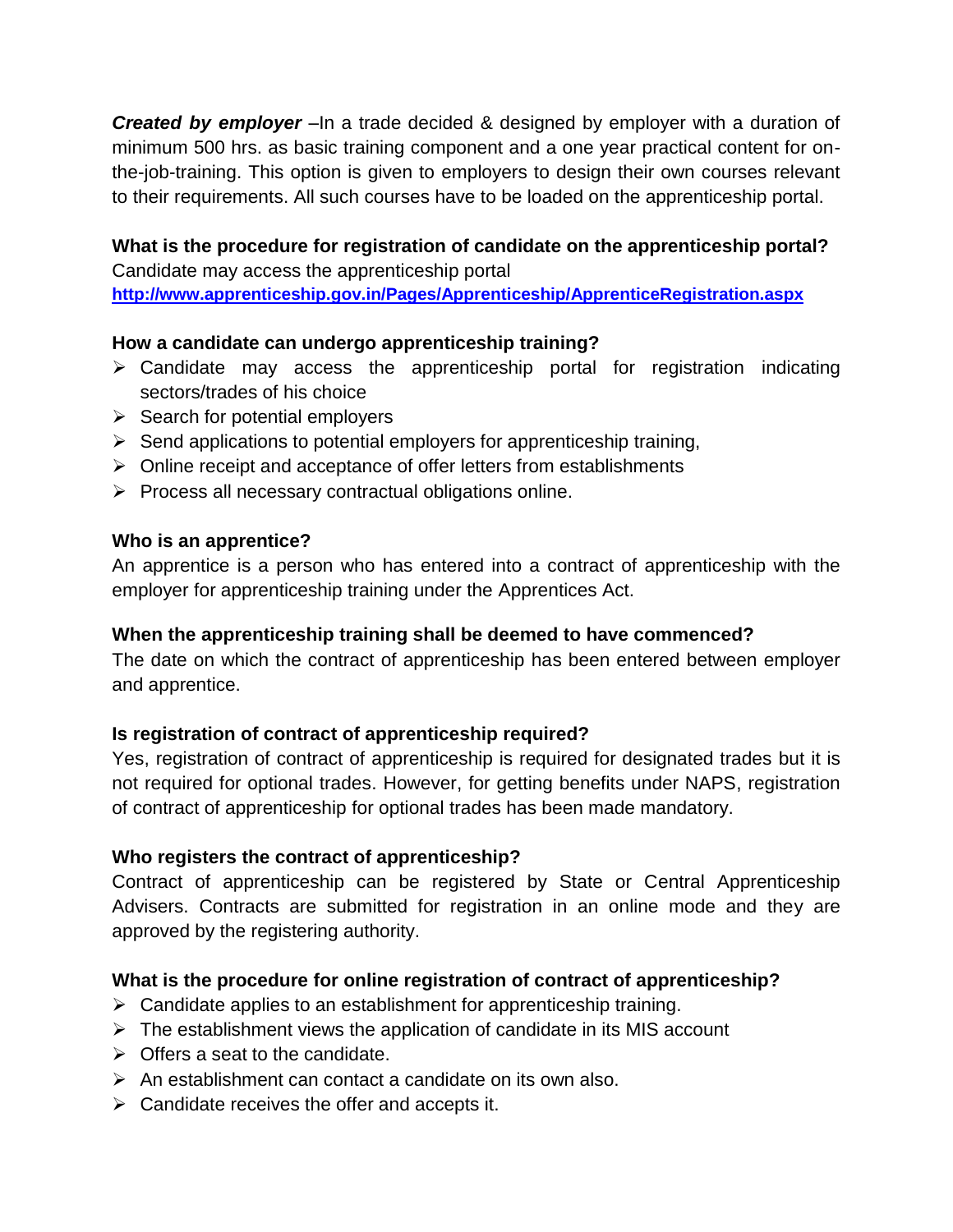- $\triangleright$  The acceptance is again reflected in the MIS account of establishment.
- $\triangleright$  The establishment approves the accepted offer from the candidate. A contract having a unique contract number is generated between the establishment and candidate.
- $\triangleright$  Now the candidate gets the status of an apprentice.
- $\triangleright$  This contract of apprenticeship is now reflected in the account of approving authority for approval. The approving authority approves the contract.

#### **What categories of apprentice are covered under the NAPS?**

Apprentices are covered under NAPS from the following four categories:

- (i) Trainees passed out from ITI courses
- (ii) Trainees under "dual-learning mode of training" from ITIs
- (iii) Trainees who have completed PMKVY/MES courses
- (iv) Candidates who possess minimum educational qualification required for a trade and have not undergone any formal training in an ITI/PMKVY/MES–these candidates are designated as 'fresher apprentices'.

#### **What categories of apprentices are required to undergo basic training?**

Only fresher apprentices are mandatorily required to undergo basic training. The first two categories of apprentices are exempted from undergoing basic training. Third category of apprentices is also exempted provided that courses under PMKVY/MES are given equivalence to basic training component.

# **What is Pradhan Mantri Kaushal Vikas Yojana (PMKVY)?**

PMKVY is the flagship scheme of the Ministry of Skill Development & Entrepreneurship. The objective of this Skill Certification Scheme is to enable a large number of Indian youth to take up industry-relevant skill training that will help them in securing a better livelihood. PMKVY courses are run by Training Partners under the Sector Skill Councils (SSCs) set up by National Skill Development Corporation (NSDC).

# **What are Modular Employable Skills(MES) courses ?**

MES courses are short term courses designed by NCVT under the scheme SDI – Skill Development Initiative. Various State Governments & Central Government agencies are running MES courses through Vocational Training Providers (VTPs).

#### **What is "dual-learning mode of training"?**

This mode of training has been introduced formally in all ITIs from this academic year. It has been introduced for improving the connect between industry and ITIs.Under the dual-learning mode of training, the theoretical instructions and basics about safety and tools, equipment along with foundation practical will be imparted in ITIs and relevant practical training for a trade will be given in the industry. ITIs are required to enter into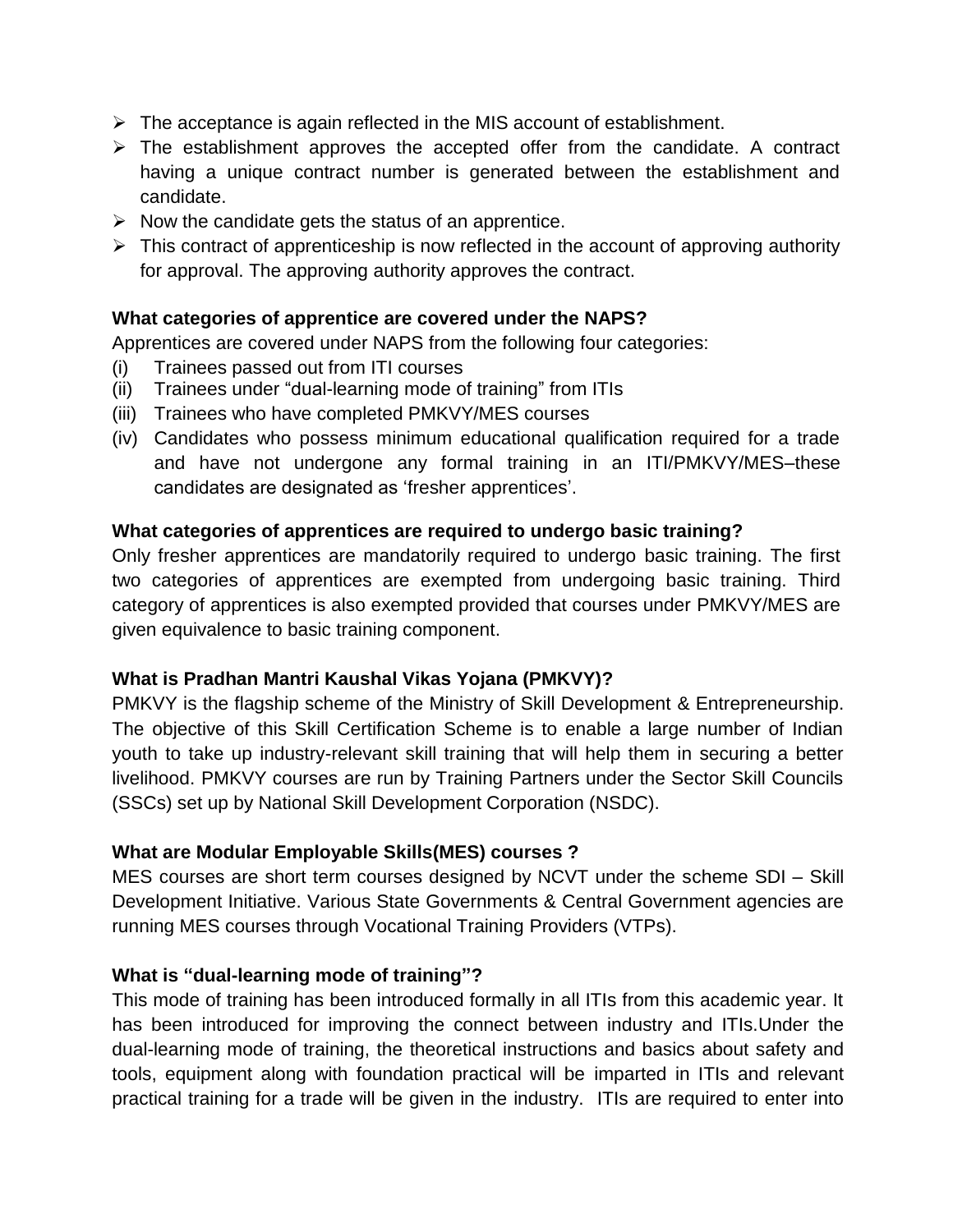MOUs with industries/employers where they want to send their trainees for practical training.

# **What are the eligibility criteria for apprentices under NAPS?**

Apprentice must fulfill the following:

- $\triangleright$  He/she must possess minimum age, educational and physical qualification prescribed for the trade
- $\triangleright$  Apprentice must register on the portal.
- $\triangleright$  Apprentice must have an aadhaar number.
- $\triangleright$  Maximum age in respect of fresher apprentice shall be 21 years.

# **Who are the employers?**

An employer is a person/entity who has business in any trade or occupation.

# **What is the procedure for registration of establishment/employer on the apprenticeship portal?**

Employers have to access the apprenticeship portal. They need to supply information relating to their registration under ESIC/EPFO etc. which will be used for online validation.

**<http://www.apprenticeship.gov.in/Pages/Apprenticeship/EstablishmentRegistration.aspx>**

# **How many apprentices can be engaged by an industry/establishment?**

Establishment shall engage apprentices in a band of 2.5% to 10% of the total manpower strength of the establishment including contractual staff. An establishment with total strength of 100 can engage a maximum of 10 apprentices and a minimum of 3 apprentices.

# **What are the eligibility criteria for employers to avail the benefits of NAPS?**

The employers interested to avail the benefits of NAPS must fulfill the following:

- $\triangleright$  Employers must be registered with EPFO/ESIC/LIN
- $\triangleright$  Employers must have TAN/TIN number.
- $\triangleright$  Employers must register on the apprenticeship portal.
- $\triangleright$  Employers must have an aadhaar linked bank account

# **How an establishment can engage apprentices?**

- Employer may access **[http://www.apprenticeship.gov.in](http://www.apprenticeship.gov.in/)** for on-line registration
- $\triangleright$  Select the option (NAPS or Non-NAPS) to declare their intention of registering for NAPS.
- $\triangleright$  Declare apprenticeship seats/vacancies
- $\triangleright$  Search & shortlist candidates specific to sector, trades, region etc.
- $\triangleright$  Issue offer letters to candidates for engaging as apprentices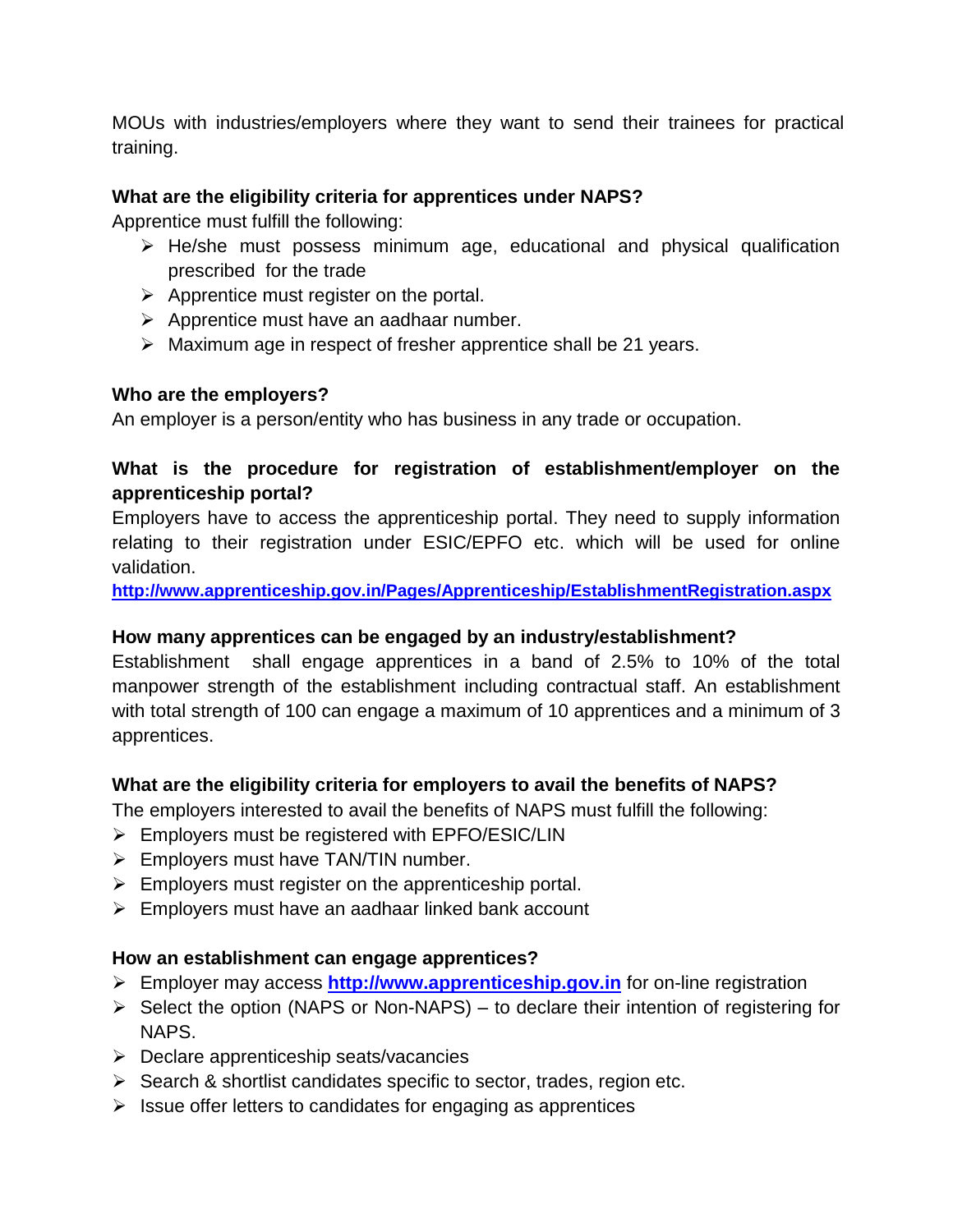- $\triangleright$  Sign contract of apprenticeship with apprentice
- $\triangleright$  Submit contract of apprenticeship on-line for approval by respective Regional Directorate of Apprenticeship Training/State Apprenticeship Adviser.

# **What are other benefits for employers to engage apprentices under the Apprenticeship Training?**

Employers who are engaging apprentices under the Apprentices Act, 1961 are exempted towards contribution of EPF and ESI for apprentices.

# **Who is Basic Training Provider?**

Basic Training Provider (BTP) is an entity who has the facilities for imparting basic training to apprentices.

# **Who can become BTP?**

The following can become BTP:

- Government & Private Industrial Training Institutes.
- $\triangleright$  Industries/ establishments with in-house basic training facilities ( subject to physical verification by RDATs)
- $\triangleright$  Basic Training Centres set up/supported by industry clusters (subject to physical verification by RDATs)
- $\triangleright$  In case a industry/ establishment does not want support under the basic training component of NAPS ( Rs 7500/- for upto 500 hours) then it will not be required to go through the physical verification.

# **How the BTPs will be selected?**

BTPs will be selected in the following manner:

- Government/Private ITI will automatically get selected as a BTP provided that they have spare seats (within overall affiliation) for running basic training. Spare shifts may be used for basic training.
- $\triangleright$  BTP will have to apply through portal for registration
- $\triangleright$  RDAT will review the application of BTP
- $\triangleright$  RDAT will arrange for physical inspection of BTP by a committee constituted for this purpose.
- $\triangleright$  Submission of inspection report on-line by the committee.
- $\triangleright$  Review of inspection report and approval of BTP by RDAT
- $\triangleright$  Selection and offer to BTP on-line by RDAT.

# **What is the procedure for registration of BTP on the apprenticeship portal?**

BTP may access the apprenticeship portal **[http://www.apprenticeship.gov.in/Pages/Apprenticeship/BTPRegistration.aspx](http://www.apprenticeship.gov.in/Pages/Apprenticeship/EstablishmentRegistration.aspx)**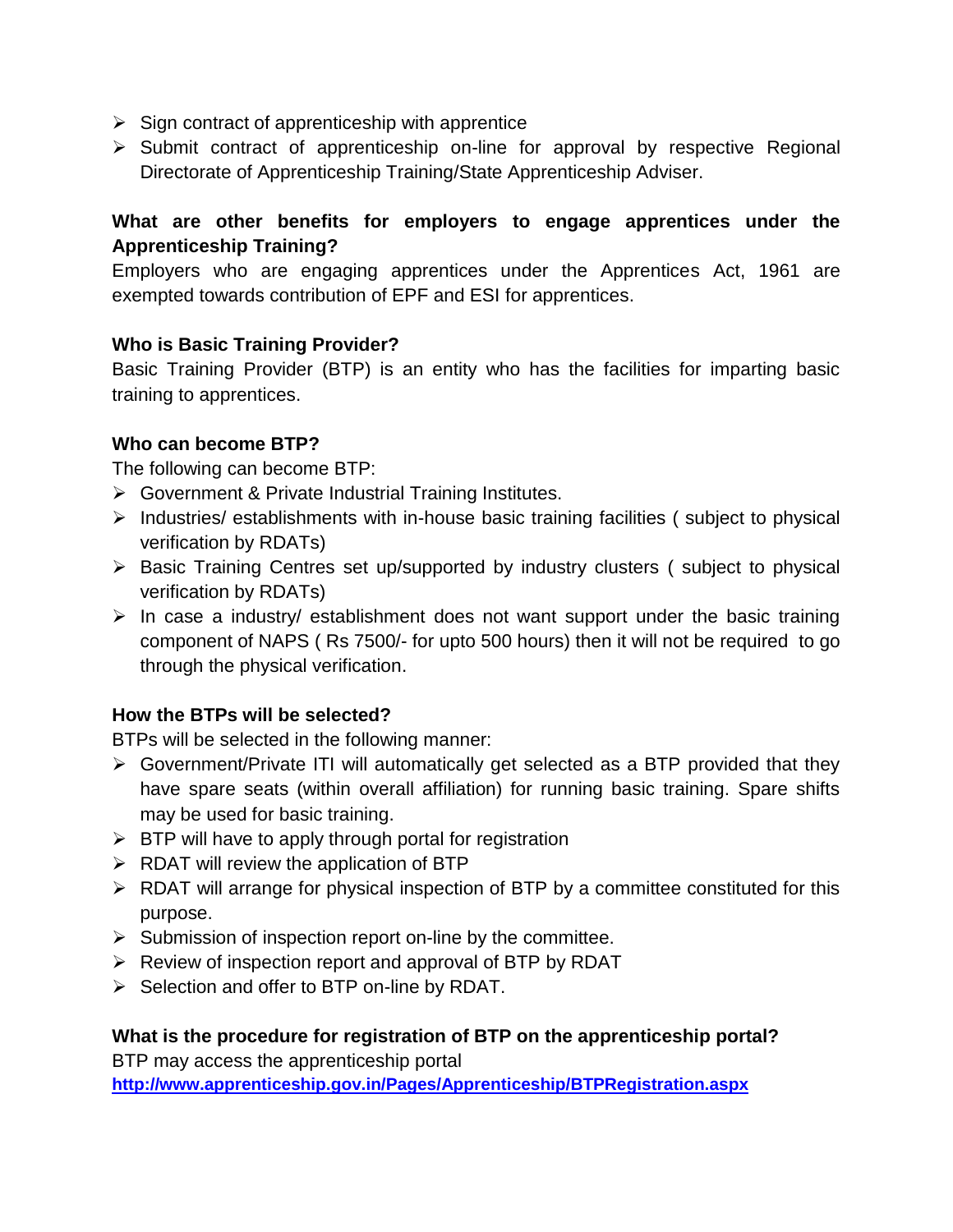#### **What are the roles of RDATs?**

- $\triangleright$  Review & approve contracts of apprenticeship
- $\triangleright$  Receipt and review of claims from employers
- Online payment of 25% of prescribed stipend subject to a maximum of Rs. 1500/ per month per apprentice to the employers
- $\triangleright$  Receipt and review of applications from BTP by RDATs
- $\triangleright$  Receipt of Inspection report and approval of BTP by RDATs
- $\triangleright$  Receipt and review of claims from BTP on-line.
- $\triangleright$  Payment of cost of basic training to BTPs

# **What are the roles of State Apprenticeship Advisers?**

- $\triangleright$  Review & approve contracts of apprenticeship
- $\triangleright$  Receipt and review of claims from employers
- Online payment of 25% of prescribed stipend subject to a maximum of Rs. 1500/ per month per apprentice to the employers.

# **What are procedures for payment of reimbursement claims stipend to the employers?**

- $\triangleright$  Payment of full rate of prescribed stipend, including Government of India's share shall be paid to apprentices by the establishment through the aadhaar linked bank accounts of apprentices
- $\triangleright$  Establishments are required to upload a proof for payment of full amount of stipend to the apprentice alongwith the attendance particulars.
- $\triangleright$  Payment for the last quarter shall be made only after passing the final trade test by the apprentice and adjusting for dropouts.
- $\triangleright$  Employers will have to sign a undertaking to inform the concerned RDAT/SAA about any dropouts.

# **What certification will be provided to apprentice after completion of apprenticeship training?**

At the end of apprenticeship training, the apprentice will appear at an All India Trade Test conducted by the National Council for Vocational Training in designated trades or optional trades under NAPS. Successful apprentice will be awarded National Apprenticeship Certificate, which is qualification for employment.